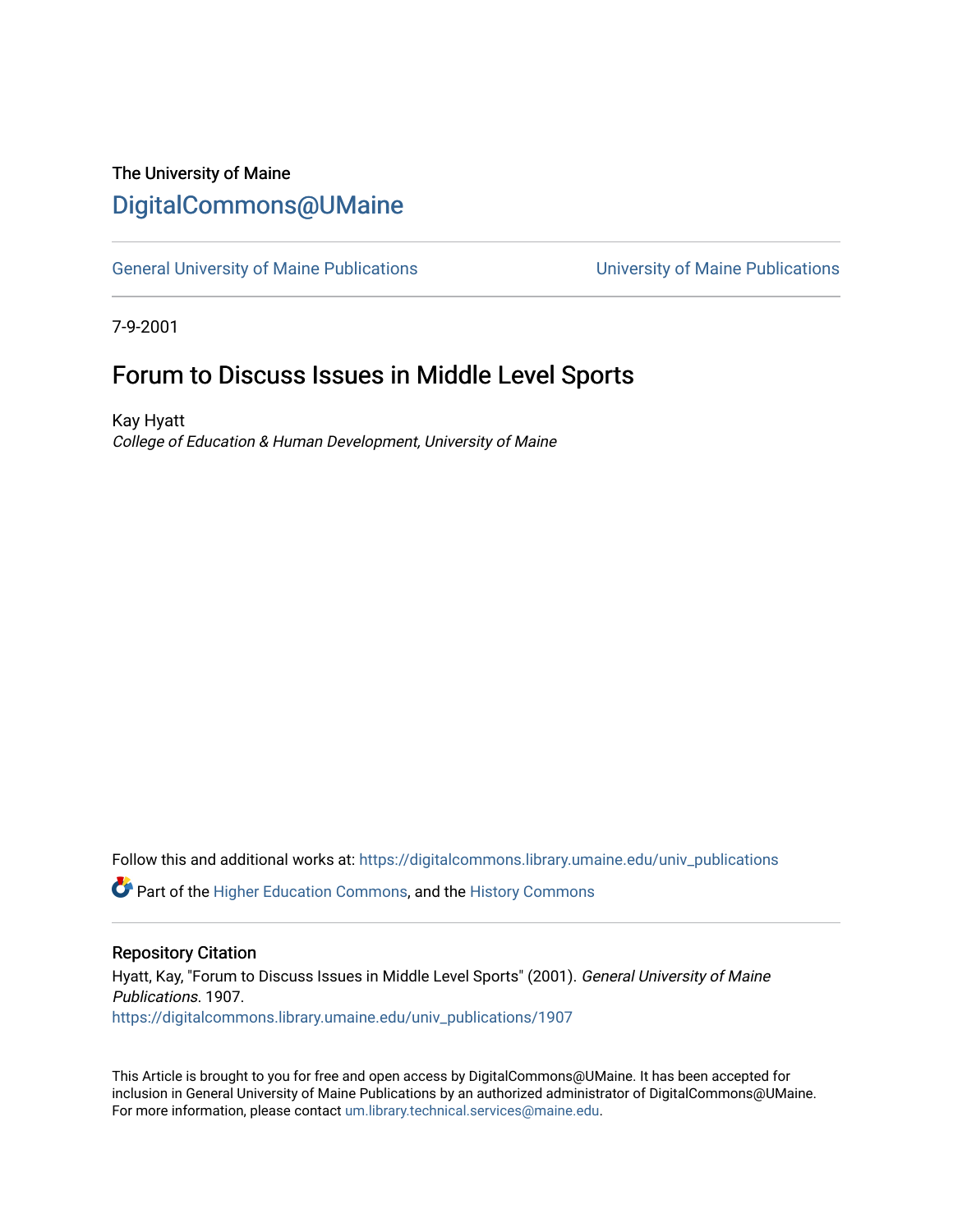# COLLEGE OF EDUCATION **& HUMAN DEVELOPMENT**

**Selected News Releases** 

## **Forum to Discuss Issues in Middle Level Sports**

ORONO, Maine -- Middle school kids are causing a lot of conversation and controversy in the sports arena. Not because of their behavior, but because they are caught in the middle of competing interests shaped by tradition, policy, parents and the desire to do what's best for youngsters going through tremendous life changes - physically, emotionally and socially.

Issues swirling around middle level sports range from competition and cutting to overzealous parents and untrained coaches and from diverse grade configurations in K-8 and 6-8 schools to scheduling barriers. But all stem from the basic question: What are developmentally appropriate athletic programs for young adolescents, broadly defined as ages 10 to 15?

These issues and concerns will be aired by experts at the Forum on Middle Level Athletics, a special session of the 2001 Middle Level Education Institute taking place this week at the University of Maine. The forum runs from 8 a.m. to noon on Thursday, July 12 in the D.P. Corbett Business Building.

The forum is sponsored by the Middle Level Athletics Task Force, a subcommittee of the Maine Center for Coaching Education. The major goals of the task force are to promote dialogue and raise awareness about all aspects of middle level sports - their purposes, benefits and limitations - and to provide information and resources on related issues and concerns.

Jim Walsh, principal of Saco Middle School, chairs the task force and will be among the panel members at the forum. Other panelists for Thursday's presentation include: John Swaim, professor at Otterbein College (Ohio) and a national middle level consultant; John Parola, recently retired assistant principal and athletic director at Dexter Middle School; James Russell, athletic director at Central Middle School in East Corinth; Marilyn Rice, retired Bangor middle level teacher/coach, now a graduate student at UMaine; and Keith Lancaster, director of the Maine Center for Coaching Education.

Following the panel discussion from 8-9 a.m. in Room 218 D.P. Corbett, concurrent break-out session will run from 9:15-10:15 a.m. and be repeated from 10:30-11:30 a.m., with final comments scheduled from 11:30-noon.

Break-out session topics and locations are:

- Developing an athletic philosophy ~ 217 D.P. Corbett Business Building
- Role of parents in middle school sports  $\sim$  218 C.P. Corbett Business Building
- Current Issues and Concerns 219 ~ D.P. Corbett Business Building